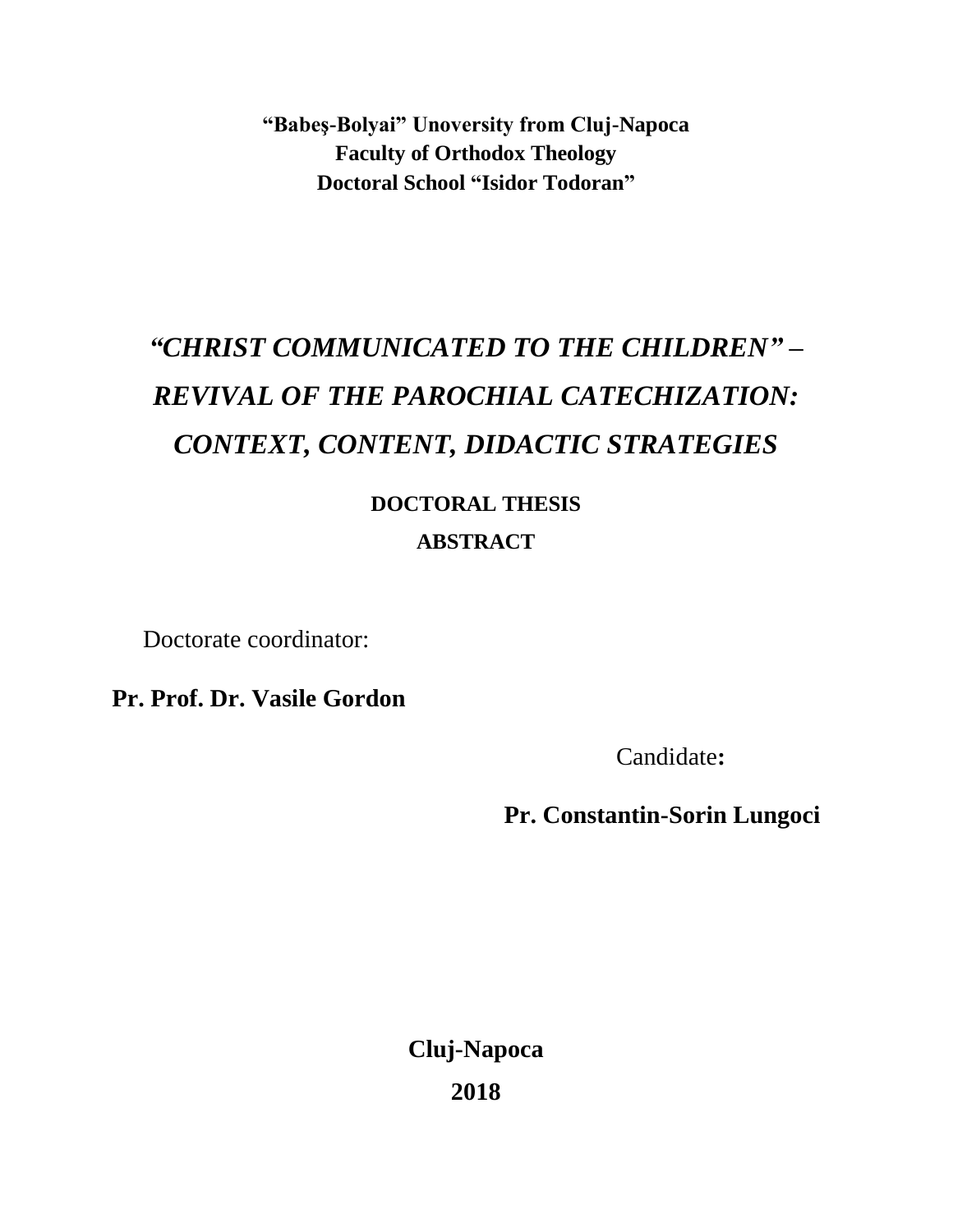## **CONTENTS**

| CH. 1: HISTORY OF THE CATECHETICAL PROGRAM "CHRIST COMMUNICATED TO THE            |
|-----------------------------------------------------------------------------------|
|                                                                                   |
| 1.1. Necessity of the catechetical program Christ communicated to the Children 13 |
|                                                                                   |
|                                                                                   |
|                                                                                   |
| 1.3.2. Didactic and catechetical principles applied within the project "Christ    |
|                                                                                   |
|                                                                                   |
|                                                                                   |
| 1.3.2.3. The principle of autonomy and respect of the individual liberty 32       |
| 1.3.2.4. Principle of the respect of age and individual peculiarities 33          |
|                                                                                   |
|                                                                                   |
|                                                                                   |
|                                                                                   |
|                                                                                   |
|                                                                                   |
|                                                                                   |
| 1.4.2. "Christ Communicated to the Children" in the Romanian Patriarchate 45      |
| 1.4.3. "Christ Communicated to the Children" in the Romanian diaspora 49          |
|                                                                                   |
|                                                                                   |
| CH. 2: HISTORY OF THE CATECHETICAL PROGRAM "CHRIST COMMUNICATED TO THE            |
|                                                                                   |
|                                                                                   |
|                                                                                   |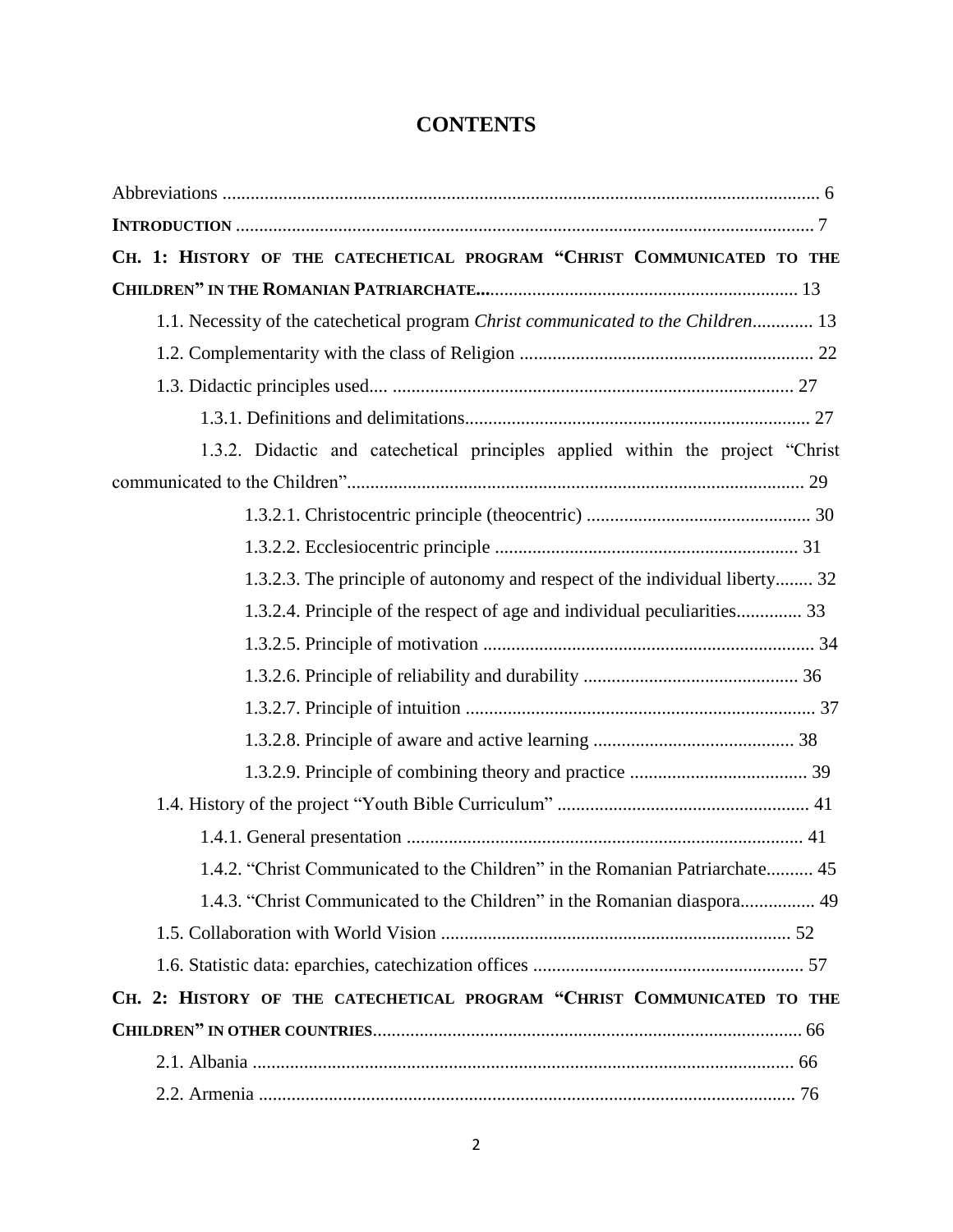| CH. 3: LEGISLATION - DECISIONS OF THE HOLY SYNOD OF THE ROMANIAN ORTHODOX              |
|----------------------------------------------------------------------------------------|
|                                                                                        |
| 3.1. Decision no. 4682/2000 of the Holy Synod of the Romanian Orthodox Church 104      |
| 3.1.1. Orthodox catechesis textbook fro children of 11-12 years of age 105             |
| 3.1.2. Orthodox Teacher "God is with us". Guide for the Religion                       |
|                                                                                        |
| 3.2. Decision no. 4508/2005 of the Holy Synod of the Romanian Orthodox Church 110      |
| 3.3. Decision no. 1924/2008 of the Holy Synod of the Romanian Orthodox Church 113      |
| 3.4. Decision no. 5180/2008 of the Holy Synod of the Romanian Orthodox Church 114      |
| 3.5. Implications of the decisions of the Holy Synod regarding the development of the  |
|                                                                                        |
|                                                                                        |
| 3.5.1.1. National Seminary "Christ Communicated to the Children" 118                   |
| 3.5.1.2. 2 <sup>nd</sup> National Congress "Christ Communicated to the Children" 120   |
| 3.5.1.3. 3 <sup>rd</sup> National Congress "Christ Communicated to the Children"  125  |
| 3.5.1.4. 4 <sup>th</sup> National Congress "Christ Communicated to the Children" 127   |
| 3.5.1.5. 5 <sup>th</sup> National Congress "Christ Communicated to the Children"  130  |
| 3.5.1.6. 6 <sup>th</sup> National Congress "Christ Communicated to the Children"  134  |
| 3.5.1.7. 7 <sup>th</sup> National Congress "Christ Communicated to the Children"  136  |
| 3.5.1.8. 8 <sup>th</sup> National Congress "Christ Communicated to the Children"  141  |
| 3.5.1.9. 9 <sup>th</sup> National Congress "Christ Communicated to the Children"  146  |
| 3.5.1.10. 10 <sup>th</sup> National Congress "Christ Communicated to the Children" 151 |
| 3.5.2. National Contest "Christ Communicated to the Children" 156                      |
|                                                                                        |
|                                                                                        |
|                                                                                        |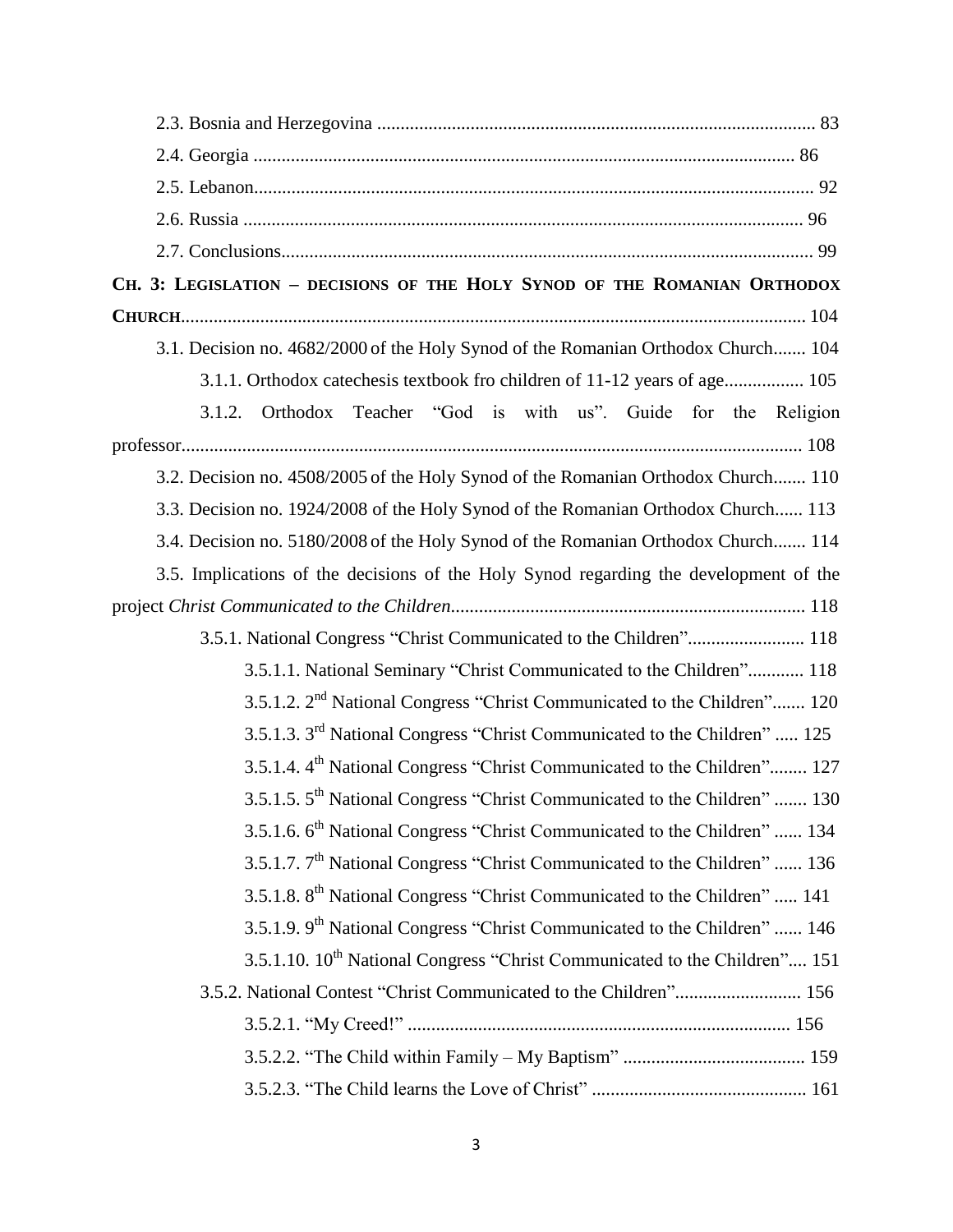| 3.5.2.5. "The Holy Eucharist - the light of Christian life"  166                    |
|-------------------------------------------------------------------------------------|
| 3.5.2.6. "Hands reaching out to work God's commandments"  171                       |
|                                                                                     |
|                                                                                     |
|                                                                                     |
|                                                                                     |
|                                                                                     |
|                                                                                     |
|                                                                                     |
|                                                                                     |
|                                                                                     |
|                                                                                     |
|                                                                                     |
|                                                                                     |
|                                                                                     |
|                                                                                     |
|                                                                                     |
|                                                                                     |
| 5.4.2. Premises for an (inter)active catechization through the project "Christ"     |
|                                                                                     |
| 5.4.3. Projection with the help of (inter)active methods of the project "Christ     |
|                                                                                     |
| 5.4.4. Advantages and limits in the use of the ERR model in the project "Christ"    |
|                                                                                     |
| 5.4.5. Active-participative methods used within the project "Christ Communicated to |
|                                                                                     |
| 5.4.5.1. Active-participative methods used to evoke previous knowledge 233          |
|                                                                                     |
|                                                                                     |
|                                                                                     |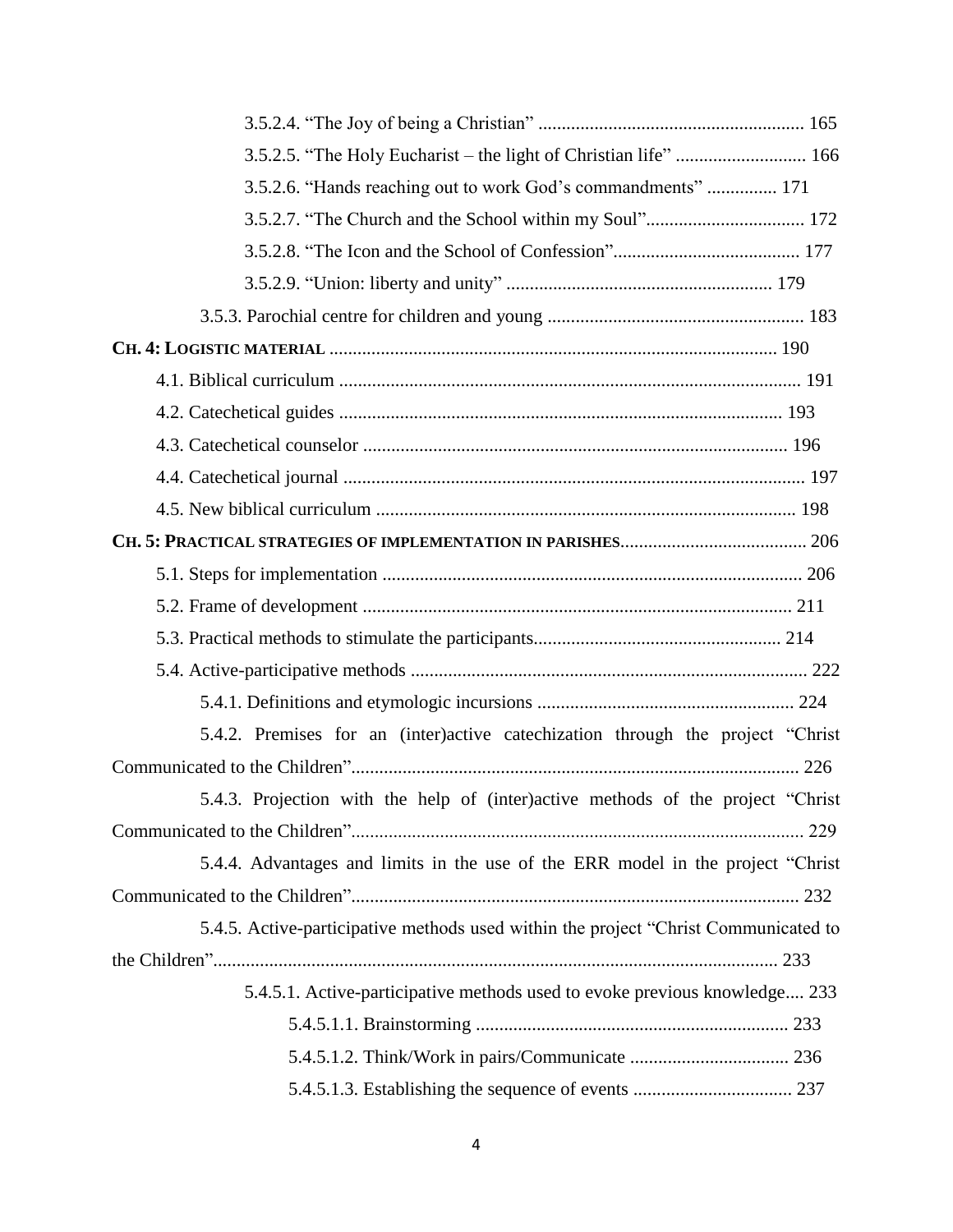| 5.4.5.2. Active-participative methods used in acknowledging the meaning 240       |
|-----------------------------------------------------------------------------------|
|                                                                                   |
|                                                                                   |
|                                                                                   |
|                                                                                   |
|                                                                                   |
|                                                                                   |
|                                                                                   |
|                                                                                   |
|                                                                                   |
|                                                                                   |
|                                                                                   |
|                                                                                   |
|                                                                                   |
| 6.1. Cultural Catechetical Centre "Saint Ephrem of Nea Makri" Girov  261          |
| 6.2. Social-educational centre "Saint Apostles Peter and Paul" Medgidia  268      |
|                                                                                   |
|                                                                                   |
|                                                                                   |
|                                                                                   |
|                                                                                   |
| 6.8. Cultural catechetical centre "Bishop Dr. Vasile Stan" Târgu Lăpuș  298       |
|                                                                                   |
|                                                                                   |
|                                                                                   |
|                                                                                   |
|                                                                                   |
|                                                                                   |
| 7.1.2.3. Identification of the cognitive and social-emotional profile of children |
|                                                                                   |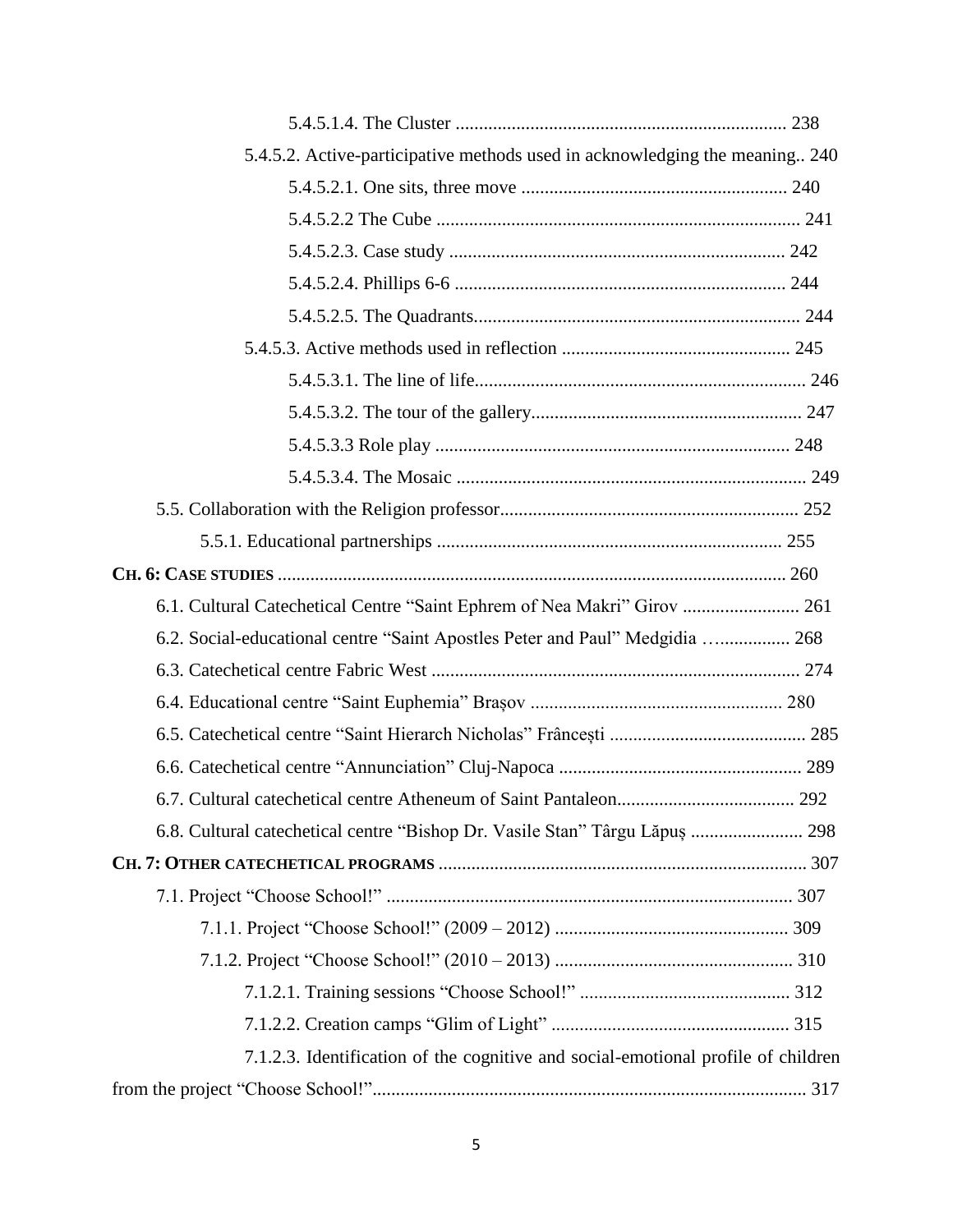| 7.1.3. Project Choose School! in the developing regions from West, South-West |
|-------------------------------------------------------------------------------|
|                                                                               |
| 7.1.3.1. Research of the risk factors of school abandonment  331              |
|                                                                               |
|                                                                               |
|                                                                               |
| 7.1.5.2. Choose School – quality education, future in community!  344         |
|                                                                               |
|                                                                               |
|                                                                               |
| 7.2.1. "The Way" in our country, a project for the catechization of the       |
|                                                                               |
|                                                                               |
|                                                                               |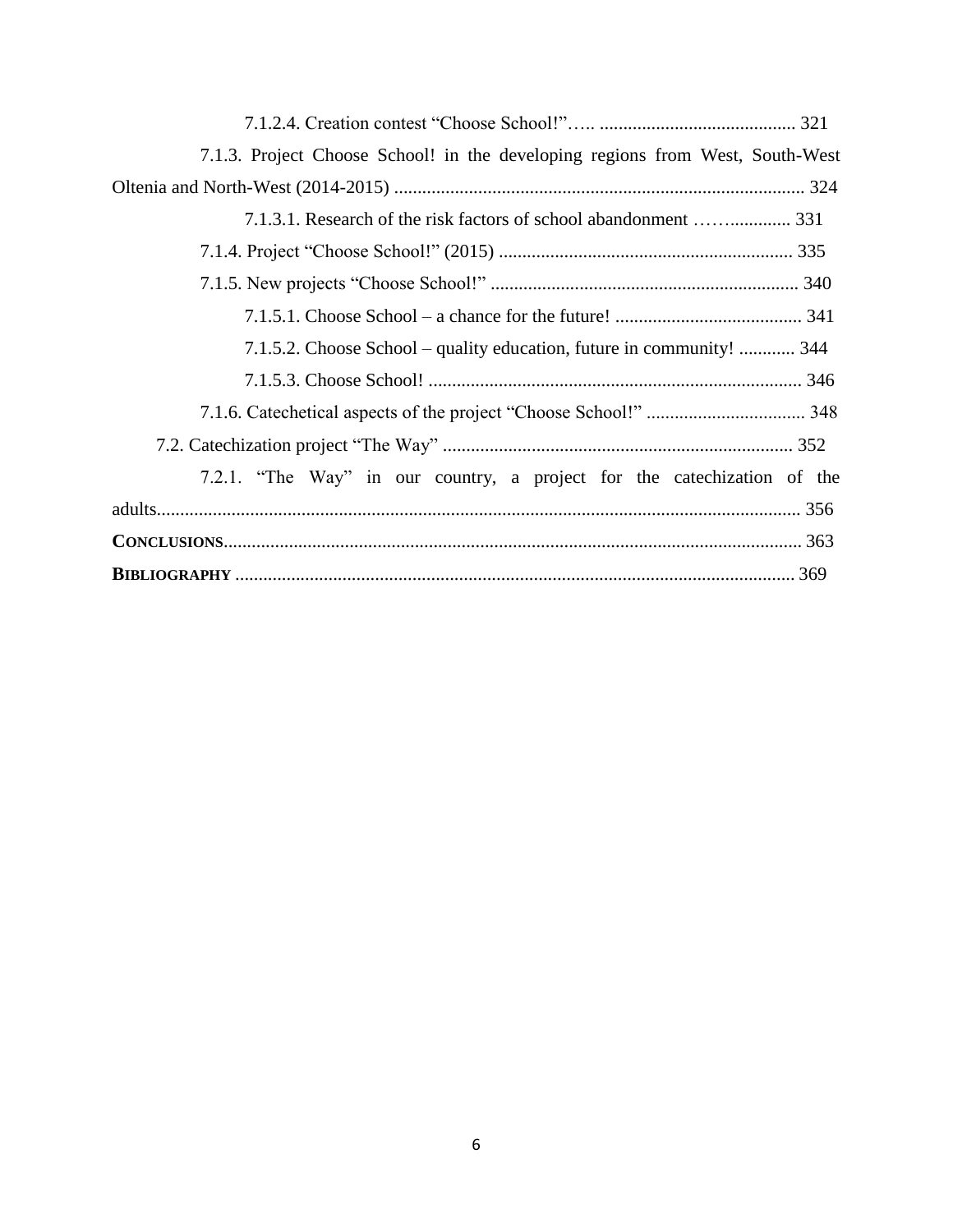**Key words**: catechization, religious education, revitalization of the parochial catechesis, instruments, catechization methods and strategies, catechetical program.

The doctoral thesis *"Christ Communicated to the Children" – Revival of the Parochial Catechization: Context, Content, Didactic Strategies* may be included in the field of research characteristic to Practical Theology, in Catechetics.

**The area of research** for this thesis includes the category of modern means of collective or group catechization<sup>1</sup>, their correlation with the process of revival of the parochial catechesis within the Romanian Orthodox Church, retrieval of a catechetical function severely affected during the Communist regime in the Orthodox space, spread of the catechization to other categories of age and improvement of the catechization through the use of recent data in the field of educational sciences.

Our approach targets, on the one hand a series of aspects linked to the need for catechization, to the necessity to make the Orthodox teaching accessible in the contemporary context of various challenges, in order to contribute to the moral-religious formation, to the spiritual growth and aging of those that are catechized, and on the other hand, it targets the strategy for the (re)organization of the parochial catechesis within the Romanian Patriarchate, reflected in the decisions of the Holy Synod, in the reports on catechetical activity presented at the national congresses "Christ Communicated to the Children" and in the preoccupations and initiatives of the eparchies to develop the catechetical activity locally.

**The argument of the research** is given by the "urgent need to offer the children and the young the Word of God in an attractive form that opens their hearts to a set of authentic values, in a secular world filled with pseudo-values, marked by the void created within the Romanian society during the Communist regime and after that. The importance and impact of the project have an effect over the generation that is now growing and that becomes responsible for the future of the country"<sup>2</sup>.

The effort of our research is directed towards supporting the idea of revival of the parochial catechesis, of reactivation of the didactic component in the context of ministry and of its

<sup>1</sup> Nicușor Beldiman, *Repere ale educației religios-morale în literatura omiletică și catehetică românească din secolul al XX-lea*, Ed. Universității din București, București, 2017, pp. 339-342.

<sup>2</sup> "Al doilea Congres Naţional «Hristos Împărtăşit Copiilor»", *Comunicate de presă*, 31 august 2009, [http://www.comunicatedepresa.ro/world-vision-romania/al-doilea-congres-national-hristos-impartasit-copiilor/;](http://www.comunicatedepresa.ro/world-vision-romania/al-doilea-congres-national-hristos-impartasit-copiilor/) accessed:  $29<sup>th</sup>$  May 2018.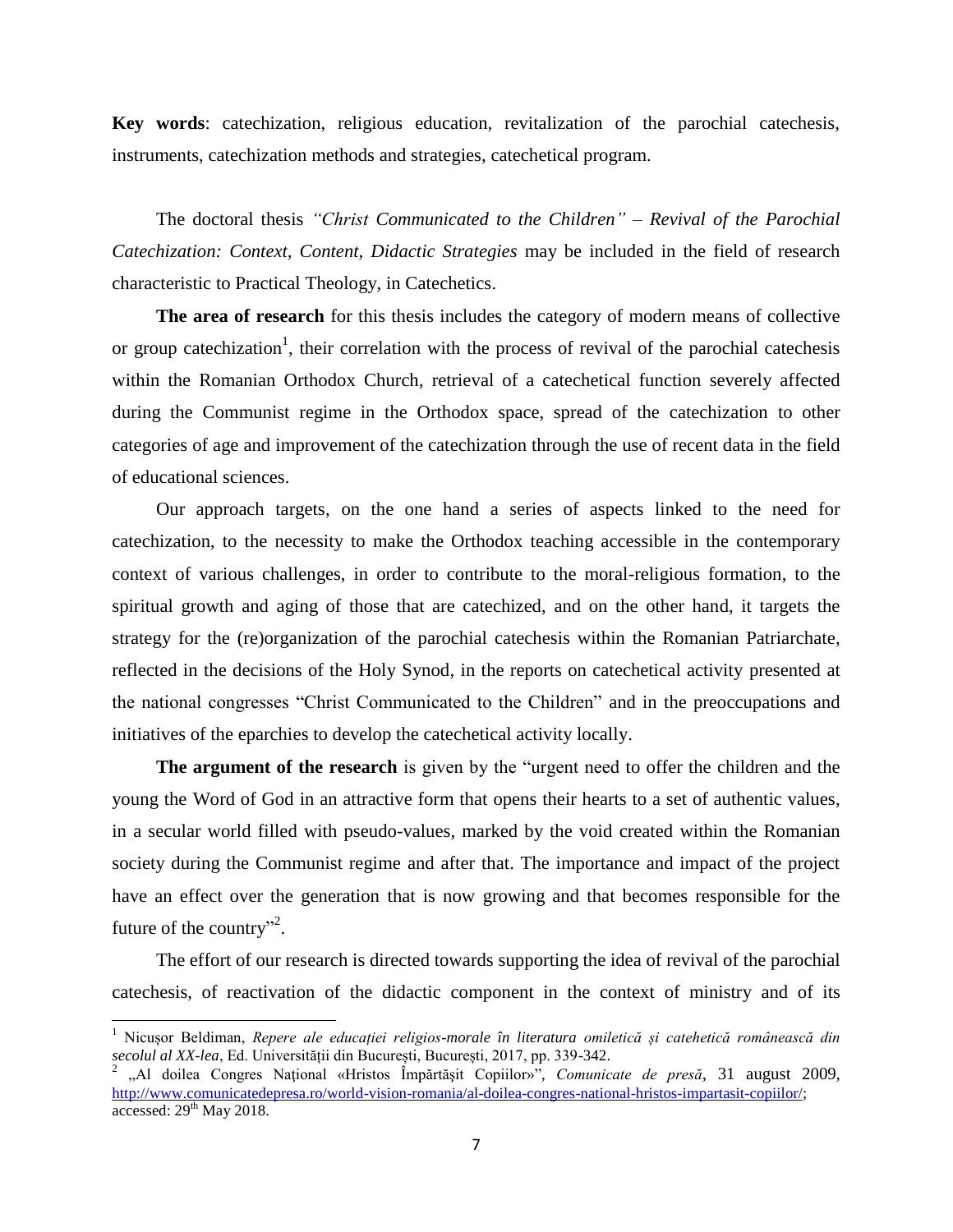harmonization in the contemporary social-cultural context in order to give an appropriate answer to the nowadays requests and exigence. Even though the catechetical program "Christ Communicated to the Children" has as a main objective the catechization of the children and of the young, through it the Church manifests its teaching activity on the adults as well, especially on the parents of the children. From a practical point of view, we cannot separate the religious life of a person from its daily life, filled with preoccupations, with the need to communicate, with questions and expectations. We see major transformation in the contemporary society, both within and outside it. Today we see that the internal structure of man himself has changed<sup>3</sup>. In this context, of multiple torments, of spiritual and existential confusion, the Church finds itself in the situation where it needs to find new strategies for catechization and for an efficient, constructive dialogue with all its believers, no matter the age, time or place.

"Being part of the collective educational technology, promoted by many contemporary psycho-pedagogical orientations, *group catechesis*, besides the fact that it offers an appropriate frame for a moral-spiritual development of the personality and for the stimulation of creativity, it is also a remarkable means of teaching the truths of faith and of spiritual formation both of the child and of the other persons. But there is a need for a new catechetical vision, Christocentric and pneumatic, which targets not just a simple theological information, but a spiritualization of the child".

This type of approach is proposed by the catechetical program "Christ Communicated to the Children", which aims to end with the unification with Christ and a growth in Christ. Present at the  $8<sup>th</sup>$  National Congress "Christ Communicated to the Children" (2015), His Eminence, Daniel Patriarch of the Romanian Orthodox Church, stated that:

"«Christ Communicated to the Children» is not only the Holy Eucharist, but «Christ Communicated to the Children» is Christ from the Gospel. The Holy Eucharist was instituted at the end of the preaching activity of our Savior and at the end of His pastoral activity when He took care of the ill and cured them, and He fed the hungry. Hence, the Holy Eucharist is the conclusion of Christ's presence in the most concentrated and sensitive form, but Christ is also present in the Holy Gospel, in all the prayers of the Holy Liturgy, that is

<sup>3</sup> Gheorghios D. Metallinos, *Parohia – Hristos în mijlocul nostru*, trad. Ioan I. Ică jr, ediția a II-a, Ed. Deisis, Sibiu, 2004, p. 59.

<sup>4</sup> Eugen Jurca, *Experienţa duhovnicească şi cultivarea puterilor sufleteşti*, ediția a II-a, Ed. Marineasa, Timişoara, 2006, pp. 189-190.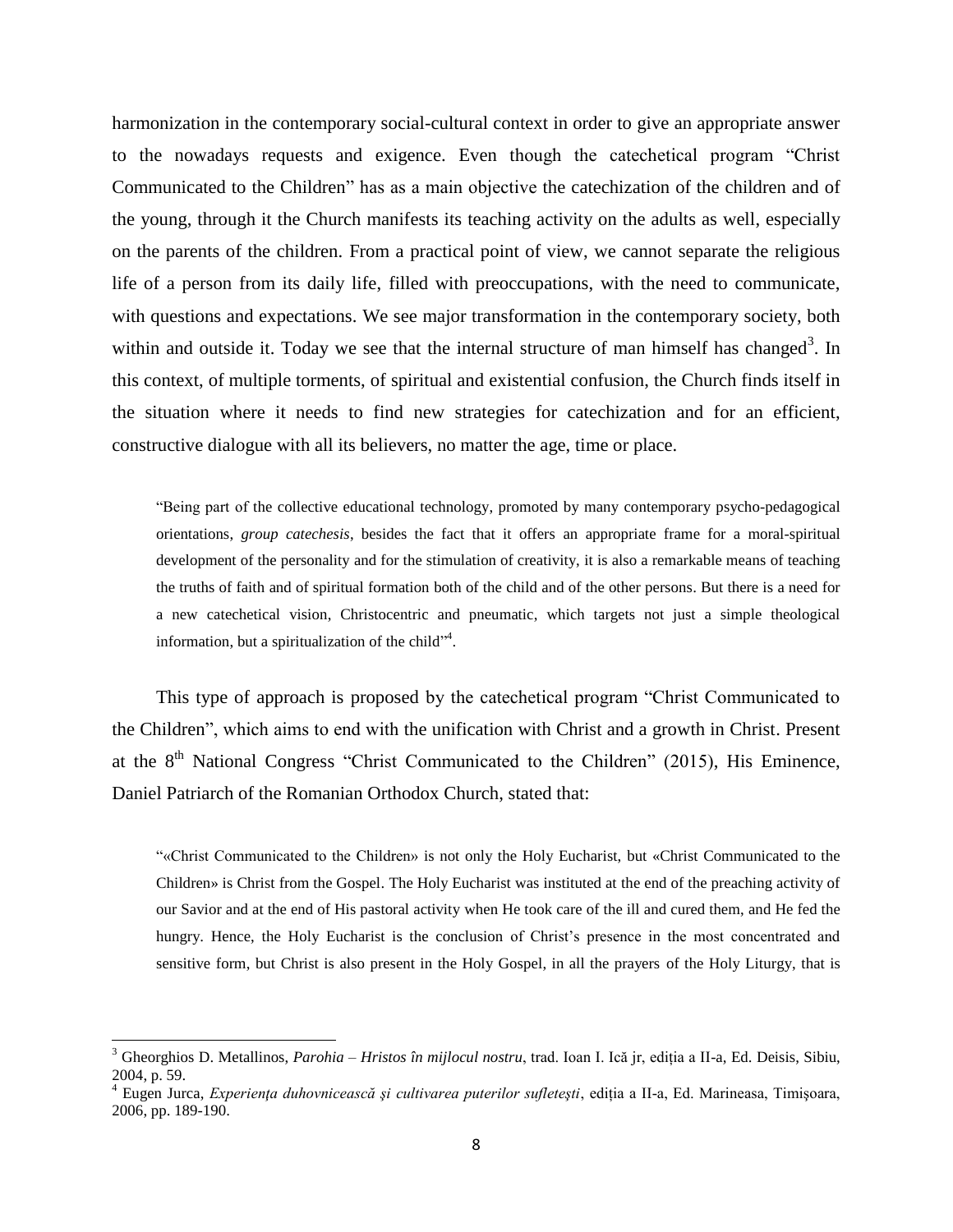why we say "Christ in our midst", before we commune. «Christ Communicated to the Children» means Christ's love communicated to the children"<sup>5</sup>.

**The stage of research** illustrates a relatively short period of 10 years that went by since the initiation and national implementation of the project "Christ Communicated to the Children". As we all know, in the Romanian Orthodox Church the project was approved in 2006 and developed especially in the Mitropoly of Moldavia and Bukovina, and since 2008 this project expanded nationally, thus being created a true catechetical structure. Although the catechetical project is part of the modern means of catechization, using the results of the most recent research in the neighboring departments (pedagogy, psychology, sociology and communication sciences), proposing a new method of catechization, structured on three components: discovery, interaction, application, until now it hasn't been the subject of a thorough research. Even from the beginning of the program "Christ Communicated to the Children" the academic collaboration (university level) with professors of Catechetic and Homiletics would become concrete through actions consisting in the evaluation of the project, support and promotion of the project among the students, being included among the courses of catechetical formation of the students from the Faculty of Orthodox Theology. In the last years this subject was approached by some thesis for bachelor's degree and master, and even in some theses for the  $1<sup>st</sup>$  grade in priesthood or teaching. In these cases the research meant only general presentations of the project and its local application. Therewith, we observe a small number of studies written on this theme in Romanian, as well as internationally, where the program is applied. We cannot say the same thing about the numerous articles and news from the laic and religious press, both local and national, which contributed to the mediatization of the deployment of the project and its activities. In this case, the large number of articles allowed us to observe an impulse on the catechetical activity with the children and young together with the development of the catechetical project.

Taking all these into account, a thorough research was necessary, one that would allow a systematic analysis (theoretical and practical) and a structural presentation of the project in its fundament, chronological development (diachronic perspective), identification of the legal frame that the project was based on, the use of biblical content, valorization of modern strategies of catechization, application and continuation and further development.

<sup>5</sup> "Patriarhul României la Congresul Naţional *«*Hristos împărtăşit copiilor*»*", *Basilica*, 23 septembrie 2015, [http://basilica.ro/patriarhul-romaniei-la-congresul-national-hristos-impartasit-copiilor/;](http://basilica.ro/patriarhul-romaniei-la-congresul-national-hristos-impartasit-copiilor/) accessed: 12<sup>th</sup> April 2018.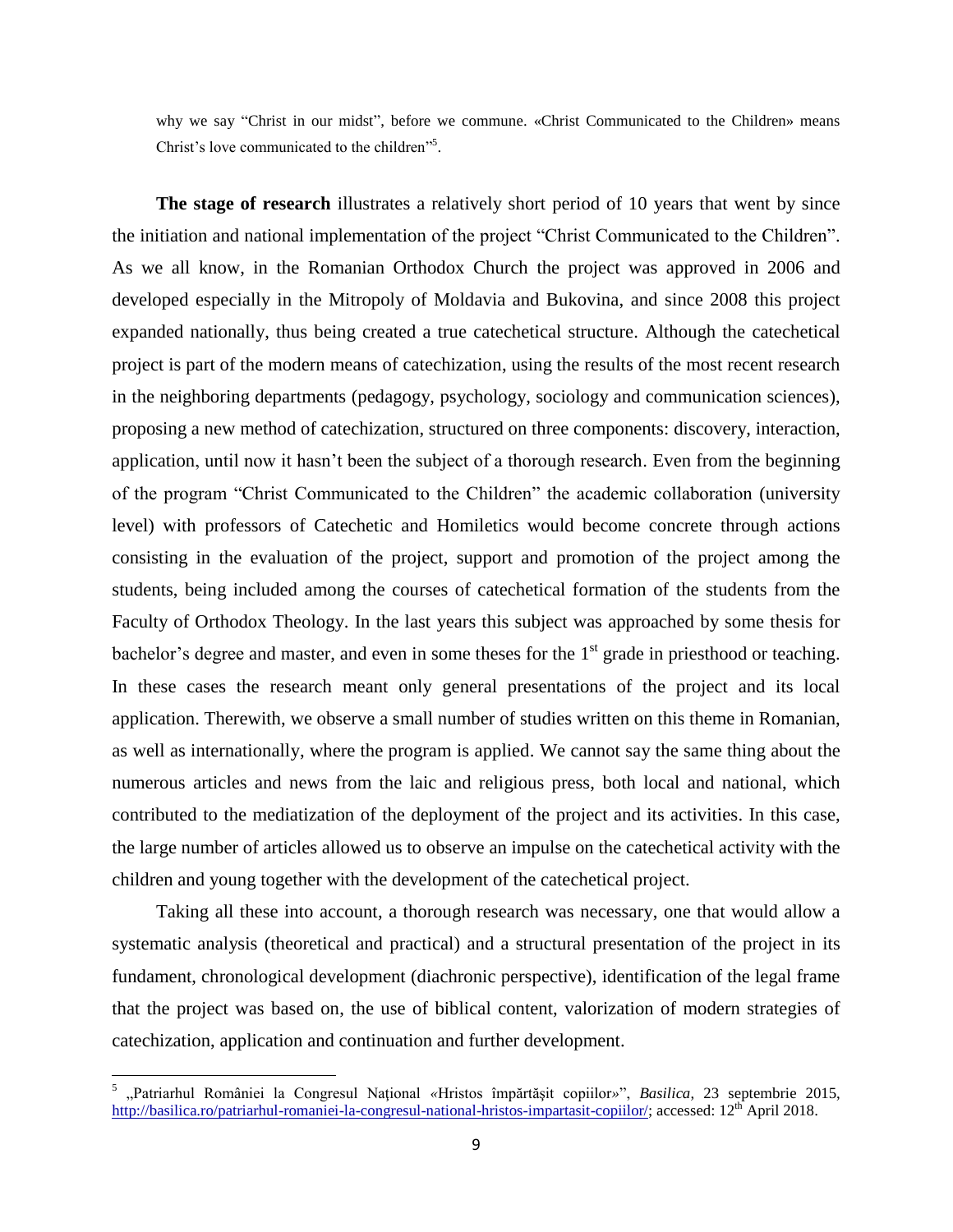**The limits of the research** are given by the lack of solid bibliographical sources (studies) on this subject. In this case, besides the observations in the field, we used reports, articles and information that accompanied the catechetical program during the 10 years of national implementation. Another difficulty was represented by the documentation regarding the development of the project in other countries. The disproportioned presentation of the situation of the project in the countries we referred to is the consequence of a restricted access that we had to the documents that illustrated the situation of the implementation of the project in general, respectively the stage of the application and its continuity. A lot of internal documents (assessments and reports) from the World Vision organization were very helpful. To these we may add the lack of continuity of the persons that were part of the implementing team. Their frequent change did not facilitate an efficient and unceasing dialogue in our effort of communication.

Because we wanted to offer a complete image of the fundamental aspects of the project, another fact that falls into the limits of our research is the predominantly expository character used in certain chapters of the thesis, such as the one that presents the legal frame, for example. Also, in order to emphasize the impact and the diversity of the activities carried on under the aegis of the catechetical program (formation courses, camps and creation contests etc.) expressed quantitatively, we chose a statistic form of presentation.

The research endeavour started with the natural determination of the inheritance of the past and with the observation of the undissimulated daily reality. After a half of century of atheistic obscurantism and religious ignorance, the catechetical work of the Church had become a major urgency. This is the context in which the catechetical program "Christ Communicated to the Children" occurred, as an essential element for the revival of the parochial catechesis. Through this, the Church would expand its educational activity on both coordinates (the class of Religion and the class of catechization), that were in a relationship of complementarity. The basic principles of the Christian education give value and fundament to the new catechetical program, which generated a whole catechetical network nationally and locally (aspects rendered in ch. 1). After a comparative exposition of the development of the biblical curriculum in several countries (ch. 2), we presented progressively the legal frame of implementation, which gives an impulse of organization to the parochial catechesis within the Romanian Patriarchate (ch. 3). The research revealed the fact that the biblical fundament of the catechetical discourse and the instruments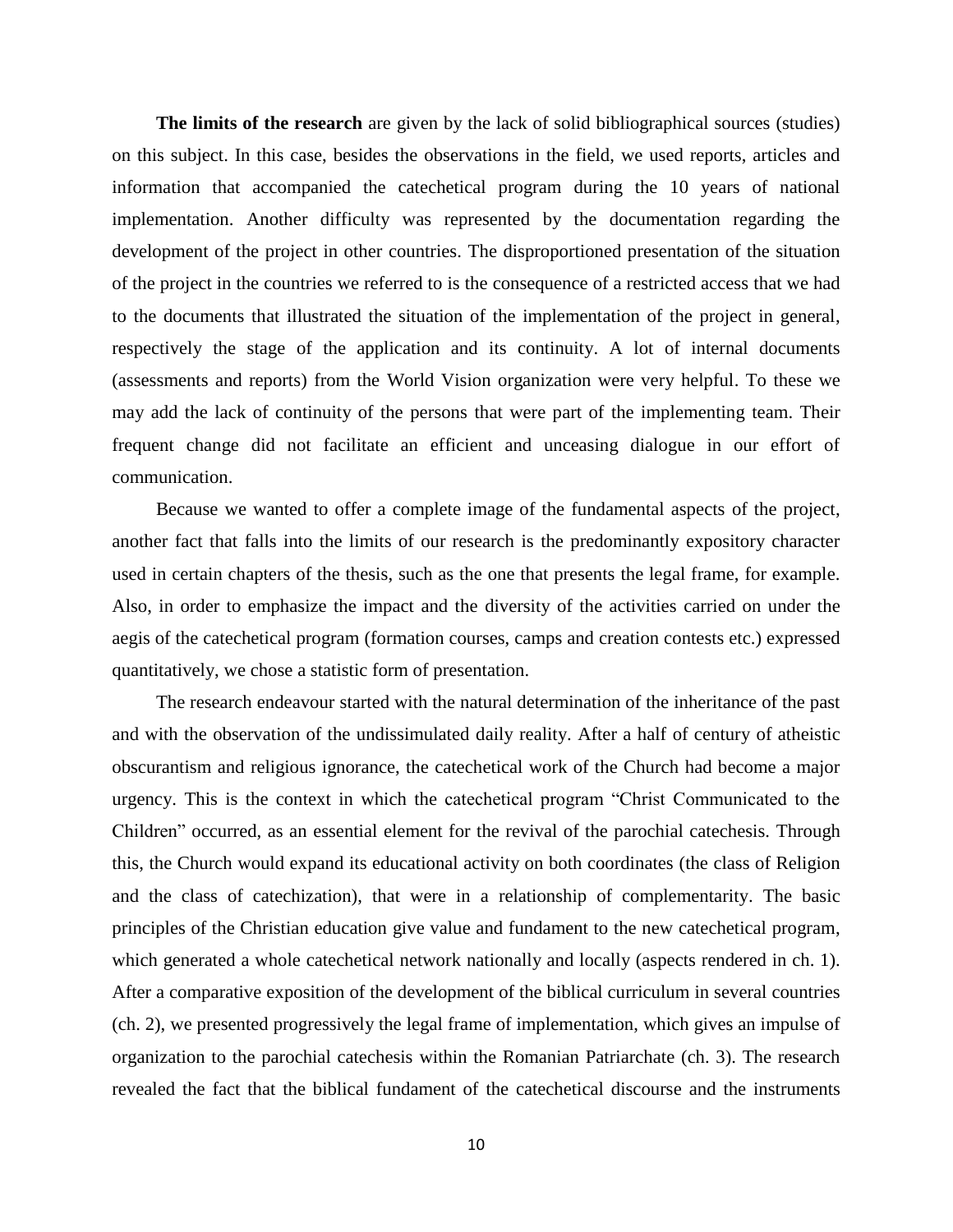rendered available (ch. 4) are the ones to assure a formation in Christ, on one condition: that they are corroborated with the modern methods of catechization and with the spirituality of the catechet. We considered appropriate to complete the theoretical marks (theological and psychopedagogical) with several practical aspects, in order to illustrate the applicability of the results of the catechetical activity within the daily life of our fellows. Our brief contribution to the shaping of practical strategies for the development of the catechetical activities is accompanied by a beneficial receptivity of the new acquisitions in the field of educational sciences (ch. 5). Our opinion is that, from a methodological point of view, a theoretical fundament is valuable when supported and argued practically. Starting from these ideas, chapter 6 exemplifies the effective manner of implementation of the project in several parishes around the country. Thus, we tried to identify other strategies, models of good practice that belong to the direction of the revival of parochial catechesis. Furthermore, for a better shaping of the contemporary catechetical dimension we established and emphasized correlations that belong to the interference with other catechetical programs (*Choose School!* and *The Path of Salvation*). This is a form of expansion, of harmonization and optimization of the educative-missionary work of the Church (ch. 7).

In his message to the participants to the  $5<sup>th</sup>$  National Congress "Christ Communicated to the Children", that took place between the  $11<sup>th</sup>$  and  $13<sup>th</sup>$  of September 2012 at Caraiman Monastery, His Eminence Daniel, Patriarch of the Romanian Orthodox Church underlined the importance of the catechetical project "Christ Communicated to the Children" in the contemporary context, taking into account the preaching mission of the Church, no matter the time and the place. Hence, we consider appropriate to configure several conclusions starting from the following consideration which synthesize in a very suggestive manner the whole significance that we emphasized within the thesis:

"The project «Christ Communicated to the Children» showed through its results obtained in time that it is a viable project which continues to fruit in the noble mission of bringing the Word of God, through catechetical programs, closer to the hearts of the children and young in the families, parishes and communities from Romania and diaspora. Facing the challenges of the contemporary world, the Church cannot remain indifferent, because its mission consists precisely in preaching the Gospel of Christ into the world and of the manner of living according to it. The educational-formative activity of the Church was established by Jesus Christ Himself and by His Disciples, for people to become aware of His will and to fulfil it through a continuous spiritual growth: «*Grow in grace and knowledge of our Lord and Savior Jesus Christ*» (2 Peter 3:18). Our Church fulfils this missionary work in various ways. Thus, through the educational-formative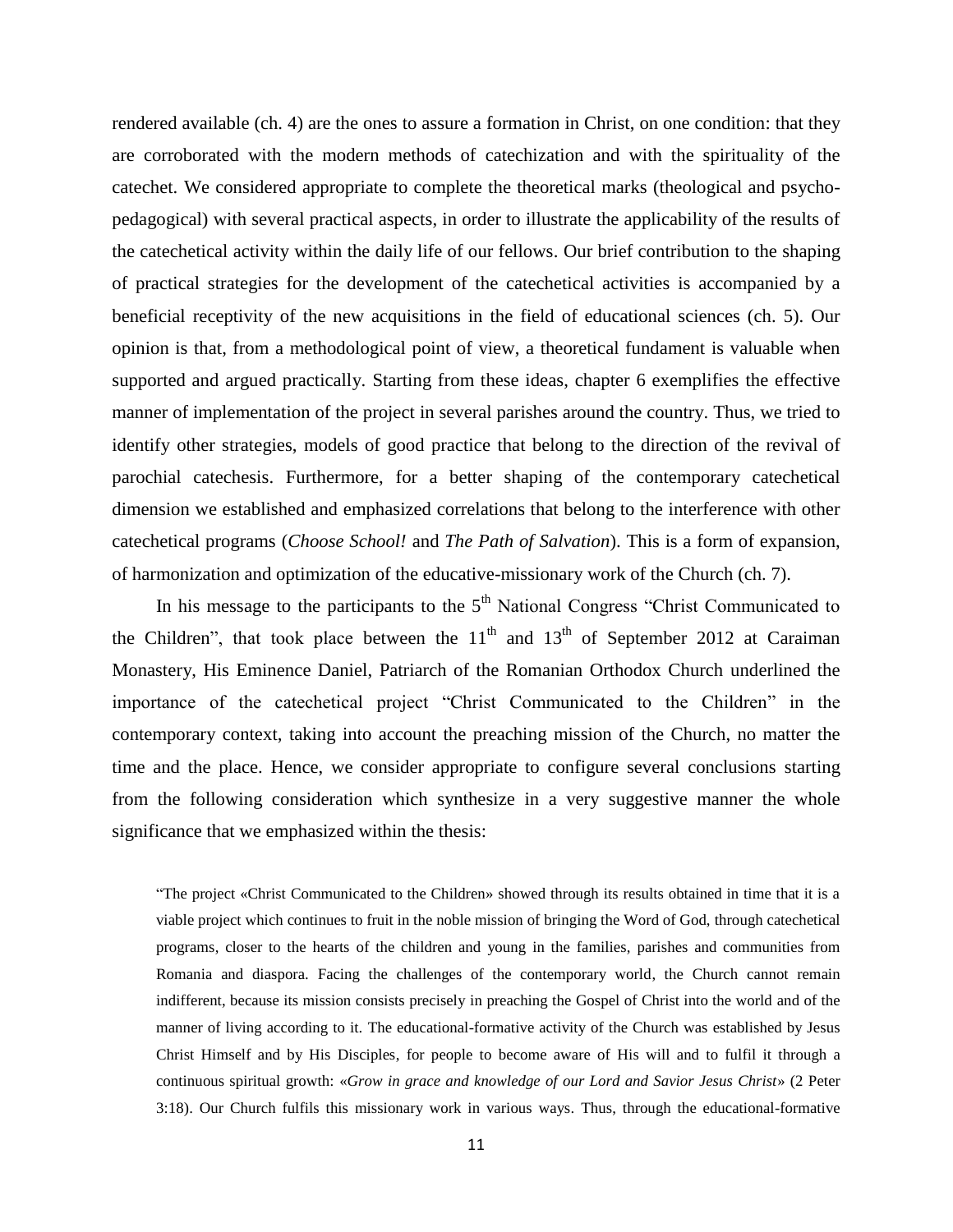endeavour within the *classes of Religion* the Church comes to help the students by promoting the knowledge of God, man, the universe, Christian values, such as: friendship, love, peace, justice, reconciliation, responsibility, solidarity and cooperation between fellows, as basic principles of the Christian faith. Religious education accomplished through the Church within the school represents a chance that is offered to each student to fathom and know the Word of God: «So that they may have the full richness of complete understanding in order that they may know the mystery of God, namely, Christ» (Colossians 2:2). In complementarity with the religious educational system within school, *our Church has implemented since 2006 a program named:* «Christ Communicated to the Children». The program is destined to all the children and young with ages between 6 and 17 years old with the confessed hope of opening their mind and heart to the values of the Christian faith. Through this project, the implementation team put together a set of instruments and methods that are necessary to the catechization process that was made available at the disposal of priests and laics for the spiritual shaping and growth of the children according to the pattern of the image of Christ. We consider that the systematic study of the Word of God revealed in the Holy Scripture and in the Holy Tradition, is fundamental for the moral-spiritual revival of the children and young, according to the advice of Saint Paul to his disciple Timothy: «From infancy you have known the Holy Scriptures, which are able to make you wise for salvation through faith in Christ Jesus» (2 Timothy  $3:15$ )<sup>56</sup>.

Having these reasons to guide us, we can shape the essential aspects of the endeavour of our research and the conclusions associated with it, as follows:

A) The didactic dimension of the Church was established by our Lord Jesus Christ and by His Disciples in order to achieve eternal life: "Now this is eternal life: that they know You, the only true God, and Jesus Christ, whom You have sent" (John 17:3). This dimension is as old as the Church itself. It is undisputable and cannot be detached from the existence of the Church. From the very beginning, even from the early Church, catechesis was not only a transmission of knowledge, but it also concerned the integration of the aspirants for Baptism within the liturgical life through prayer, fasting, exorcisms, conscience exam etc.<sup>7</sup>.

B) One the Communist regime was installed, the didactic work of the Church was eliminated from the state schools and from all the other public institutions (hospitals, army, jails, asylums, orphanages), while the catechesis of the Church was limited strictly to the ecclesial space.

<sup>&</sup>lt;sup>6</sup> Daniel Ciobotea, "Misiunea Bisericii în educarea religios-morală a copiilor și tinerilor", Message of His Eminece Daniel, Patriarch of the Romanian Orthodox Church addressed to the participants to the  $5<sup>th</sup>$  National Congress "Christ Communicated to the Children", *Ziarul Lumina*, ediția de Banat, anul III, nr. 210 (2316), 12 septembrie 2012, p. 4.

<sup>7</sup> Vasile Gordon, *Introducere în catehetica ortodoxă*, Ed. Sophia, Bucureşti, 2004, p. 11.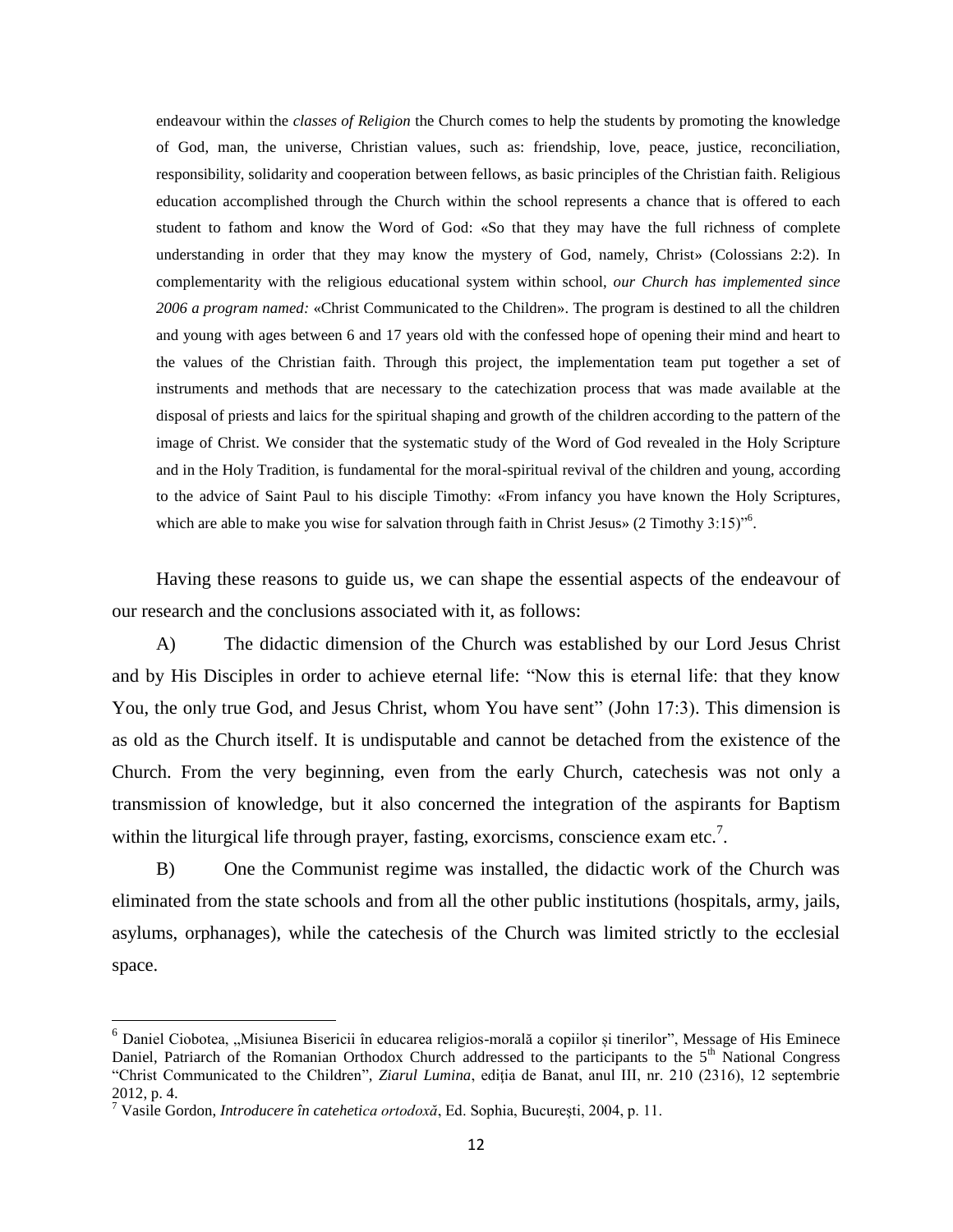C) After the fall of communism reintroducing the class of Religion into the Romanian public schools would become an organized form of religious education. With very few exceptions, for a long time, the class of Religion was the only organized catechetical presence in our country. Even so, the recent history confirmed its limits: until the first students graduated from theology with studies in psycho-pedagogy necessary for teaching Religious education, the lessons of Religion were given by professors (especially priests) that did not have an appropriate didactic formation. In many cases, the class of Religion was just another sermon extended to 40-50 minutes. To these deficiencies we may add the lack of textbooks (some grades don't have a textbook yet) and the school curriculum from the period inter-wars, structured on curricular documents, focused on a content belonging to theology (symbolical concepts, abstract, that are not adapted to the age of the students) which enhanced a reproductive type of learning<sup>8</sup>.

D) The contemporary state of society is characterized by many profound changes: secularization, accelerated technological development, social-cultural dynamism, cultural, religious and ideological pluralism, social mobility, diversification of the specializations, new forms of communication and manipulation, globalization, moral relativism, communism, proselytism, superficiality, ignorance, syncretism and religious indifference. All these, through the long-term effects they can generate on the children and young, on then generations that are now growing, represent good enough reasons for an ample catechetical movement within the Patriarchate.

E) The process of revival of the parochial catechesis, developed in an organized manner, and also the process of reactivation of the didactic component of the priesthood started together with the implementation of the catechetical program "Christ Communicated to the Children". Through this program, parishes were urged and supported to restart structurally the catechetical activity with the children and young forming catechetical groups depending on the age. The priests and catechets were offered a set of catechetical instruments (biblical curriculum, a guide for students and catechets, preparation courses, activating methods, application strategies) necessary to the development of a catechesis according to the contemporary requests and exigencies. A major contribution to the optimization of the parochial catechetical discourse was represented by the project *Choose School!*. For a good harmonization/development of the

<sup>8</sup> Gheorghe Holbea *et al*, *Apostolat educațional. Ora de religie – cunoaștere și devenire spirituală*, Ed. Basilica, București, 2010, p. 53.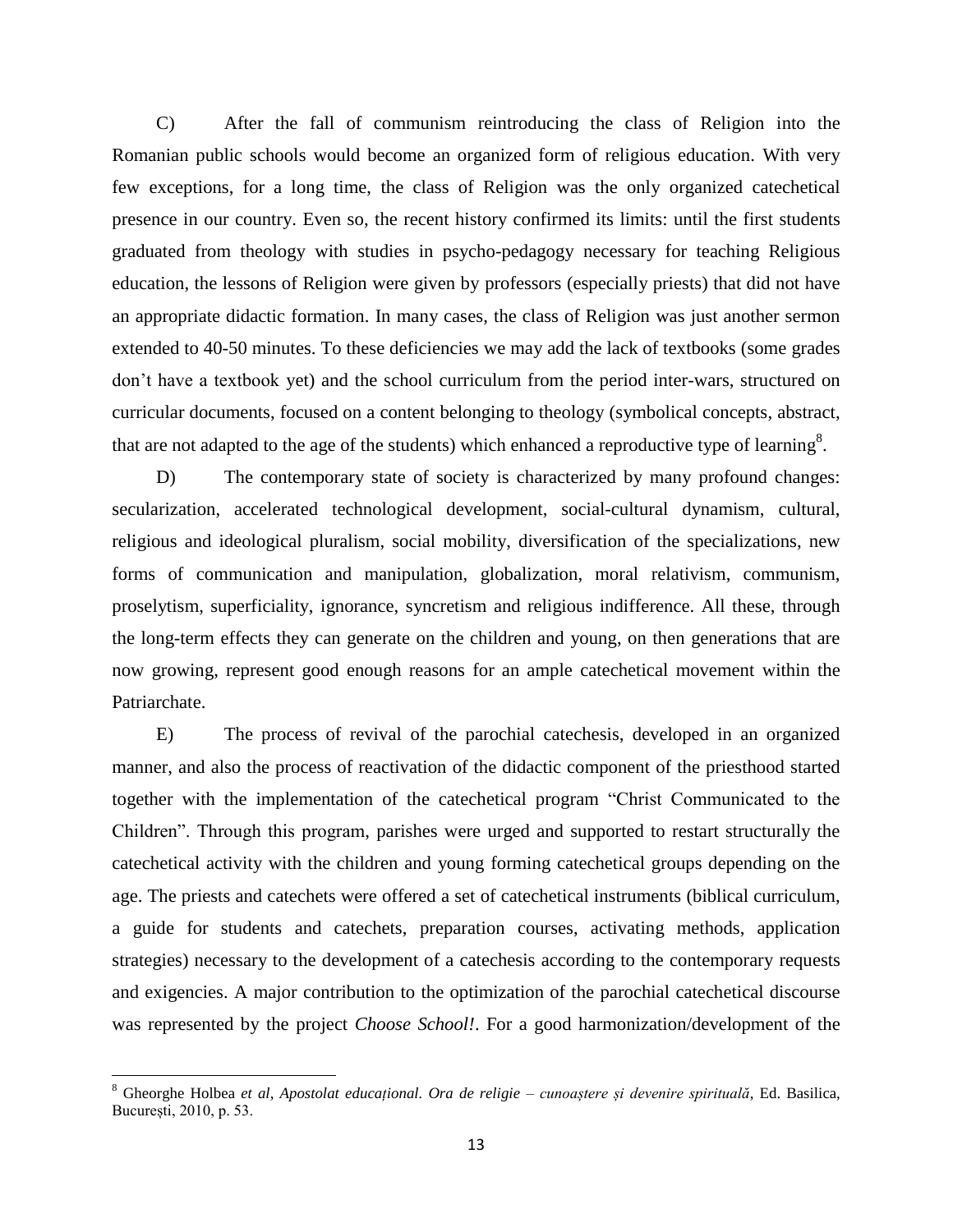catechetical field, two offices were founded for the catechization of the young, one central and one eparchial. The new catechetical structure would expand at the level of archpriestship or missionary group. This initiative generated the foundation of eparchial departments for the young, departments of mission, diagnosis and prognosis, new organizations for the young were founded besides the ones that already existed. (e.g. ATOR – Association of the Romanian Orthodox Young). We must also mention the cultural-catechetical centres that appeared, through which several activities and catechetical programs were developed locally and regionally (creation camps, meetings of the Orthodox young – ITO, philanthropy, volunteering etc.), in some cases through partnerships signed with schools and other institutions.

"We witness the reformation of a dynamic and active pastoral-catechumenal line within the Romanian Orthodox Church. Only a bad person doesn't see the efforts and results in major projects such as "Christ Communicated to the Children" or Choose School!, not to mention the hundreds of initiatives of the parochial communities regarding the catechization and guidance of the young and children"<sup>9</sup>.

F) Although important steps were made, the catechetical endeavour recorded until now is not enough, it requires implication and constant support. There are still a lot of deficiencies that need to be solved not postponed. They are linked either to the organizational structure, to the catechetical guides, to the training of the catechets or to the existence of reduced material resources or to the necessity of a constant assessment of the catechetical activity.

There are eparchies in which the catechetical structure is not very well defined. There is no one assigned clearly for the reorganization of the parochial catechesis. In some cases, this responsibility was delegated to another person (especially a counselor, who has many other duties to fulfil). The success of the whole catechetical endeavour depends of the choice of persons with catechetical vocation in the catechetical structure and, of course, on the direct implication of the hierarch. The results are proportional with the level of assuming the catechetical work by the persons we have already mentioned.

We remind the fact that based on the first biblical curriculum the team managed to publish only two catechetical guides (9-10 years of age, 11-12 years of age). These guides can no longer support a development of the catechetical project "Christ Communicated to the Children". They

<sup>9</sup> Constantin Necula, "Cu bucurie pe moarte călcând ... ", prefață la Răzvan-Florin Ciule, *Cateheza copiilor și implicarea tinerilor în Biserică prin metode active*, Ed. Astra Museum, Ed. Techno Media, Sibiu, 2013, p. 7.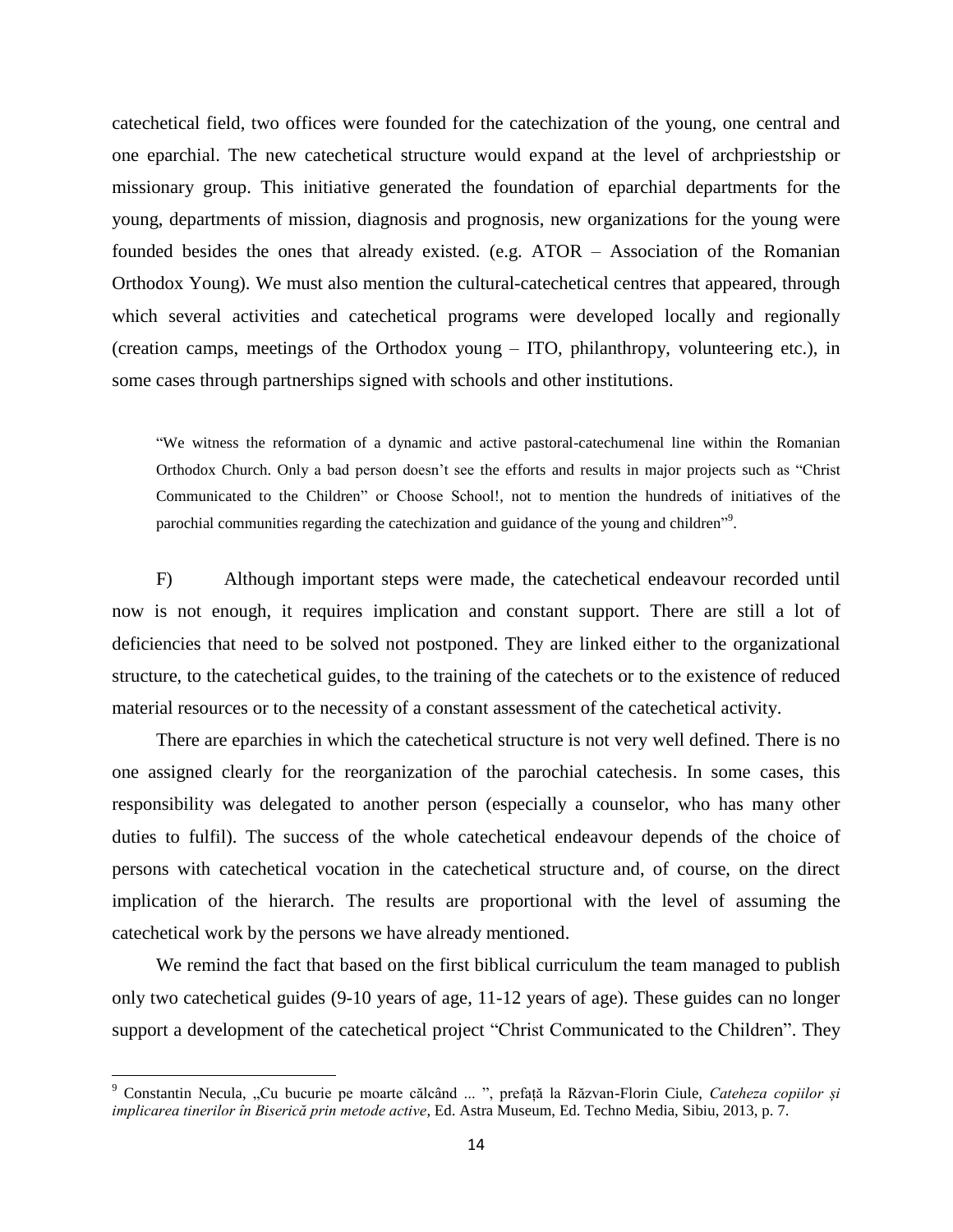gave an impulse to the catechetical activity but now no longer offer continuity to the program. In this situation, it is urgent to write and publish guides according to the new biblical curriculum, followed by formation courses of the catechets on how to use them, in order to implement the project.

Notable results were there where the theological training of the priests was accompanied by the psycho-pedagogical training, even more so if the priests had a little experience as teachers. That is why, in all truthfulness we support the psycho-pedagogical training of all the future ministrants and we recommend that the exam for priesthood capacity to be preceded by courses of psycho-pedagogy<sup>10</sup>. These are useful instruments that cannot lack when serving to the young. In order to preach the Gospel of Christ it is necessary to speak to the young on their language, to relate permanently to the age peculiarities, to take into account the stages of their psychological development and their capacity to assimilate and internalize information. According to the model of the Three Holy Hierarchs, who valorized the profane knowledge of their time in favor to the work of the Church, we are also called today to improve our service with the knowledge and use of the research in the field of educational sciences (psychology, pedagogy, sociology, communication sciences). It is an invitation to an efficient dialogue between theology and science.

An essential element for the harmonization of the catechetical endeavour is represented by the permanent assessment of the educational activity within the Church. It is necessary to make a reflexive self-assessment, but also a critical one, in order to observe clearly the breakdowns, deficiencies and even failures recorded.

"The new conception of the assessment starts from the premise that this is a circular, active, dynamic process for the improvement of the educative activity and not for the definitive ratification of some acquisitions. During the assessment the stress will fall not on the «achievements» of the students, but on the formative and self-formative processes that are activated. These are more important because they guarantee responsible behaviours in the present or in the future. Regarding the assessment methods, the classical ones (oral, written, practical) must be combined with the complementary ones, that become more relevant in the new context (systematic observation of behaviours, project, portfolio, personal or group investigation, scientific paper etc.). […].

 $10$  And in this case, our proposal is not something new, but a valorization of a Romanian tradition, forgotten or neglected. In the time of Metropolitan Andrei Şaguna, many of the candidates to priesthood attended the didactic training, worked as teachers for a while and then they were ordained.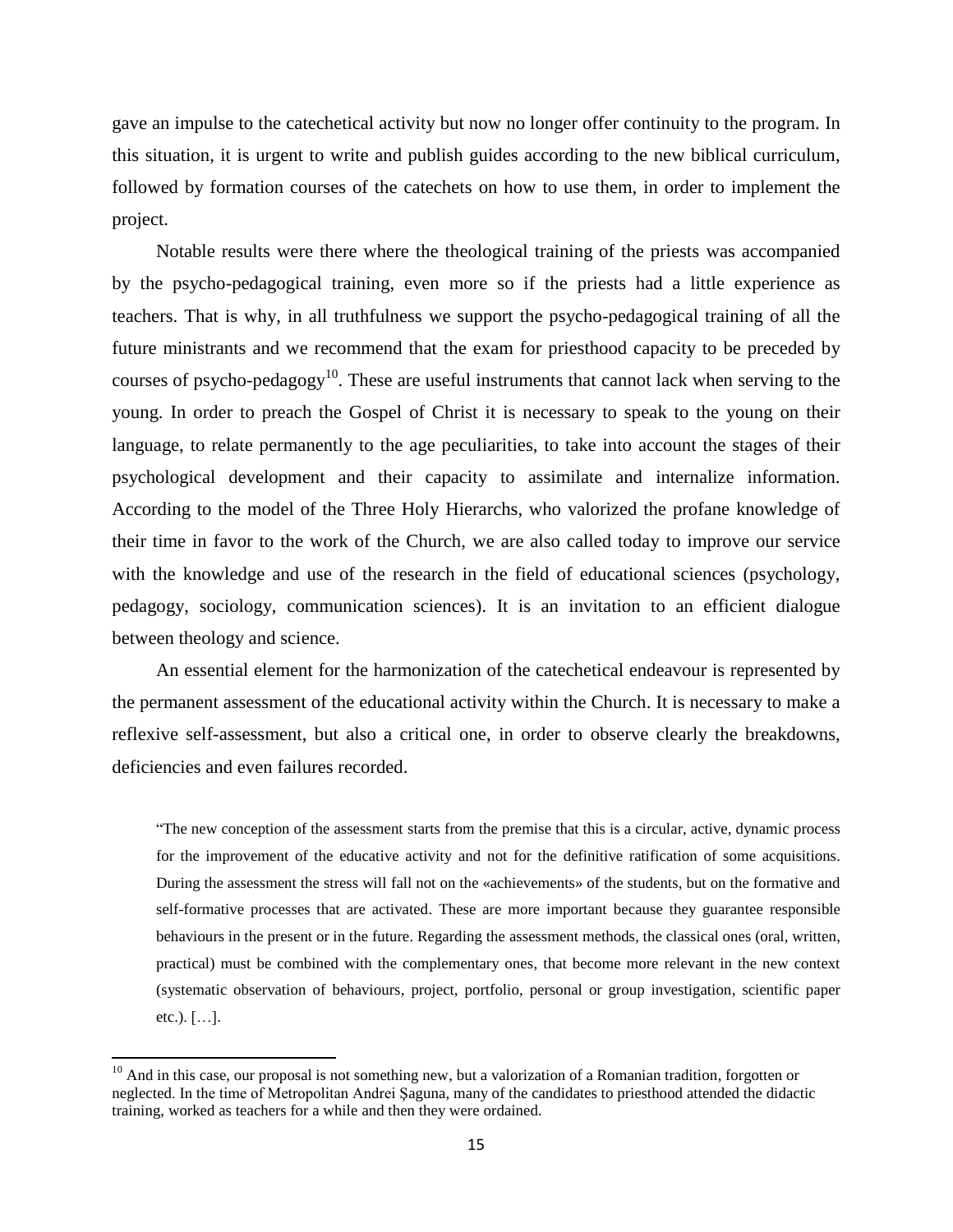Even though there are no grades within catechesis, the catechet has the duty to support, to strengthen any positive acquisition of the catechumen through stimulation, praises, symbolic or material recompense, using obviously verbal expressions, prominence before the group, rewards with books, religious objects etc. if it is true that the final target of catechesis is salvation, then such a «behaviour» (incomplete until the last moment) cannot be assessed (humanly speaking). All there is to assess are the steps taken on this way by the catechumen, which cannot be separated from those of the catechet. In fact, the catechumen's assessment is also an assessment of the catechet in this walk together towards the eternal kingdom, the heavenly kingdom. And the final Judge, who transcends both of them, will rejoice in every step they take towards Him"<sup>11</sup>.

The catechetical endeavour in itself is not enough to have the guarantee of a success on all levels. The use of several consecrated instruments in the process of evaluation will offer us an unaltered image of the moment to which we relate and will allow us to sketch a catechetical strategy for short term, medium and long term, in agreement with the new challenges, a strategy based on true theological and psycho-pedagogical marks.

*G)* The catechetical project *Christ Communicated to the Children* proves the preoccupation of our Church for the educative-missionary work of the new generation. It is an impulse to reorganize the parochial catechesis and an invitation to involve in the endeavour of raising the children and young in the love of Christ. The program has become an important part of the life of the Church for it renewed the fundamental catechetical function of the priests and gave them a way to support the moral and spiritual development of the children, the next Christian generation. Therewith, it opens the way to other categories of age and to other types of catechesis and themes. We are thinking of a reflection on a cycle of catechesis: matrimonial, baptismal, liturgical, sacramental, biblical, school for parents.

In the end of our brief presentation, we may consider our effort as an incursion through the process of revival of the catechesis and of understanding the mission of catechization. We are convinced of the limits of this project, and we believe that the family "Christ Communicated to the Children" that formed together with its implementation and consolidated in time through the activities that it developed, through the ten national meetings and especially through the implementation of the project "Choose School!", has the power to intensify the catechetical work, as a permanent necessity in the priestly mission so that the project has results in as many parishes as possible.

<sup>&</sup>lt;sup>11</sup> Constantin Cucoș, "Educația religioasă și catehizarea. Diferențe, particularități, continuități (III)", Ziarul Lumina, anul IV, nr. 257 (1158), 4 noiembrie 2008, p. 4.